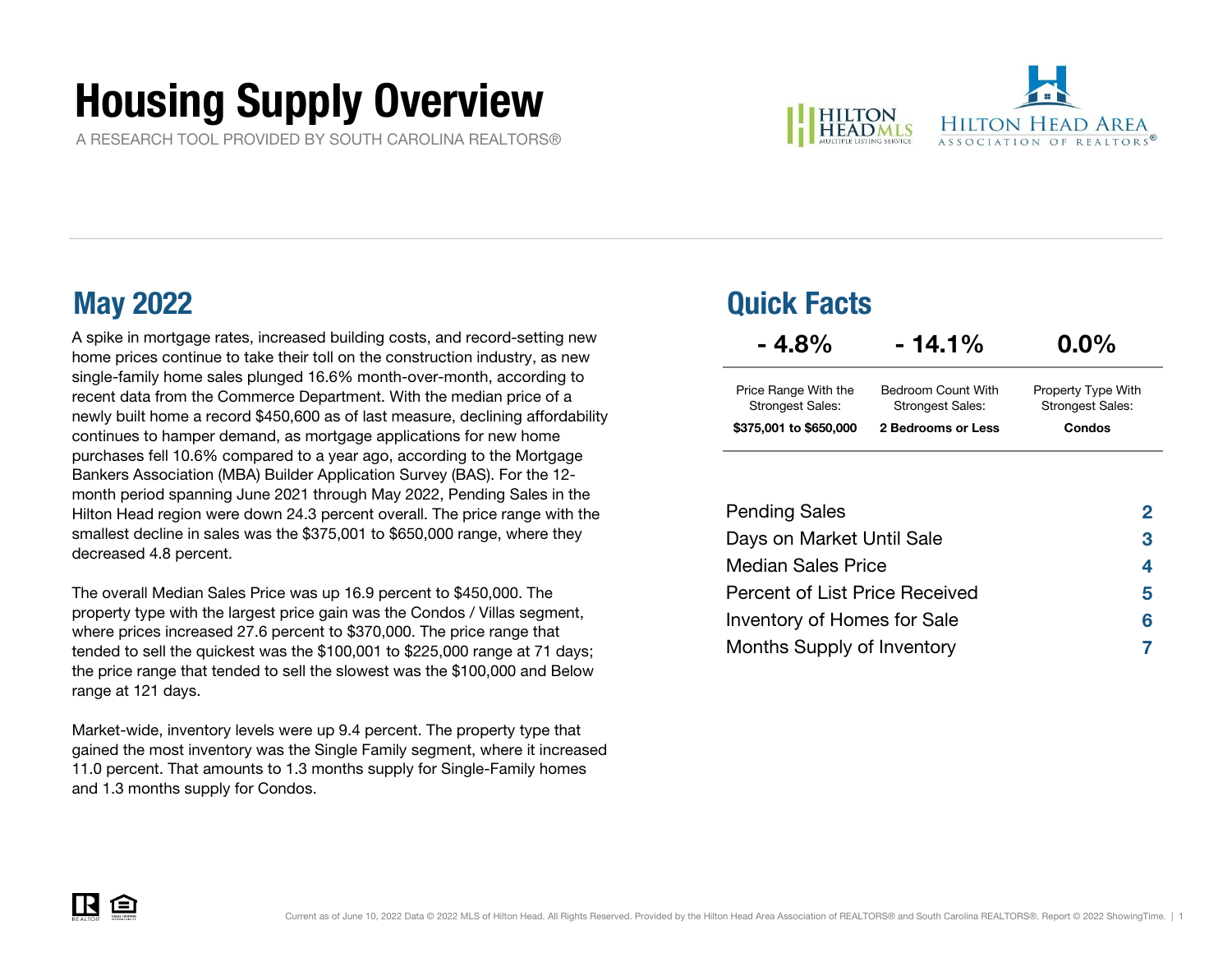## Pending Sales

By Price Range

A count of properties on which offers have been accepted. Based on a rolling 12-month total.







By Bedroom Count



| <b>By Price Range</b>   | $5 - 2021$ | 5-2022 | Change   | 5-2021 | 5-2022 | Change   | $5 - 2021$ | 5-2022 | Change    |
|-------------------------|------------|--------|----------|--------|--------|----------|------------|--------|-----------|
| \$100,000 and Below     | 66         | 38     | - 42.4%  | 23     | 13     | - 43.5%  | 2          |        | $-50.0\%$ |
| \$100,001 to \$225,000  | 1.019      | 442    | - 56.6%  | 386    | 160    | - 58.5%  |            |        | $0.0\%$   |
| \$225,001 to \$375,000  | 3.011      | 814.   | $-39.8%$ | 2.435  | .329   | - 45.4%  |            |        | $0.0\%$   |
| \$375,001 to \$650,000  | 2,650      | 2,524  | - 4.8%   | 2,127  | 1,976  | $-7.1\%$ |            |        | $0.0\%$   |
| \$650,001 and Above     | 2.030      | .829   | - 9.9%   | .804   | .579   | $-12.5%$ | 2          |        | $+50.0\%$ |
| <b>All Price Ranges</b> | 8,776      | 6,647  | $-24.3%$ | 6,775  | 5,057  | $-25.4%$ |            |        | $0.0\%$   |

| <b>By Bedroom Count</b>   | 5-2021 | 5-2022 | Change  | 5-2021 | 5-2022 | Change    | 5-2021 | 5-2022 | Change  |
|---------------------------|--------|--------|---------|--------|--------|-----------|--------|--------|---------|
| 2 Bedrooms or Less        | 2,856  | 2,452  | - 14.1% | 1,347  | .233   | $-8.5%$   |        |        | $0.0\%$ |
| 3 Bedrooms                | 3,350  | 2,428  | - 27.5% | 2,903  | 2,078  | $-28.4%$  |        |        | $0.0\%$ |
| 4 Bedrooms or More        | 2.569  | .764   | - 31.3% | 2.524  | .743   | - 30.9%   |        |        | $0.0\%$ |
| <b>All Bedroom Counts</b> | 8,776  | 6.647  | - 24.3% | 6,775  | 5.057  | $-25.4\%$ |        |        | $0.0\%$ |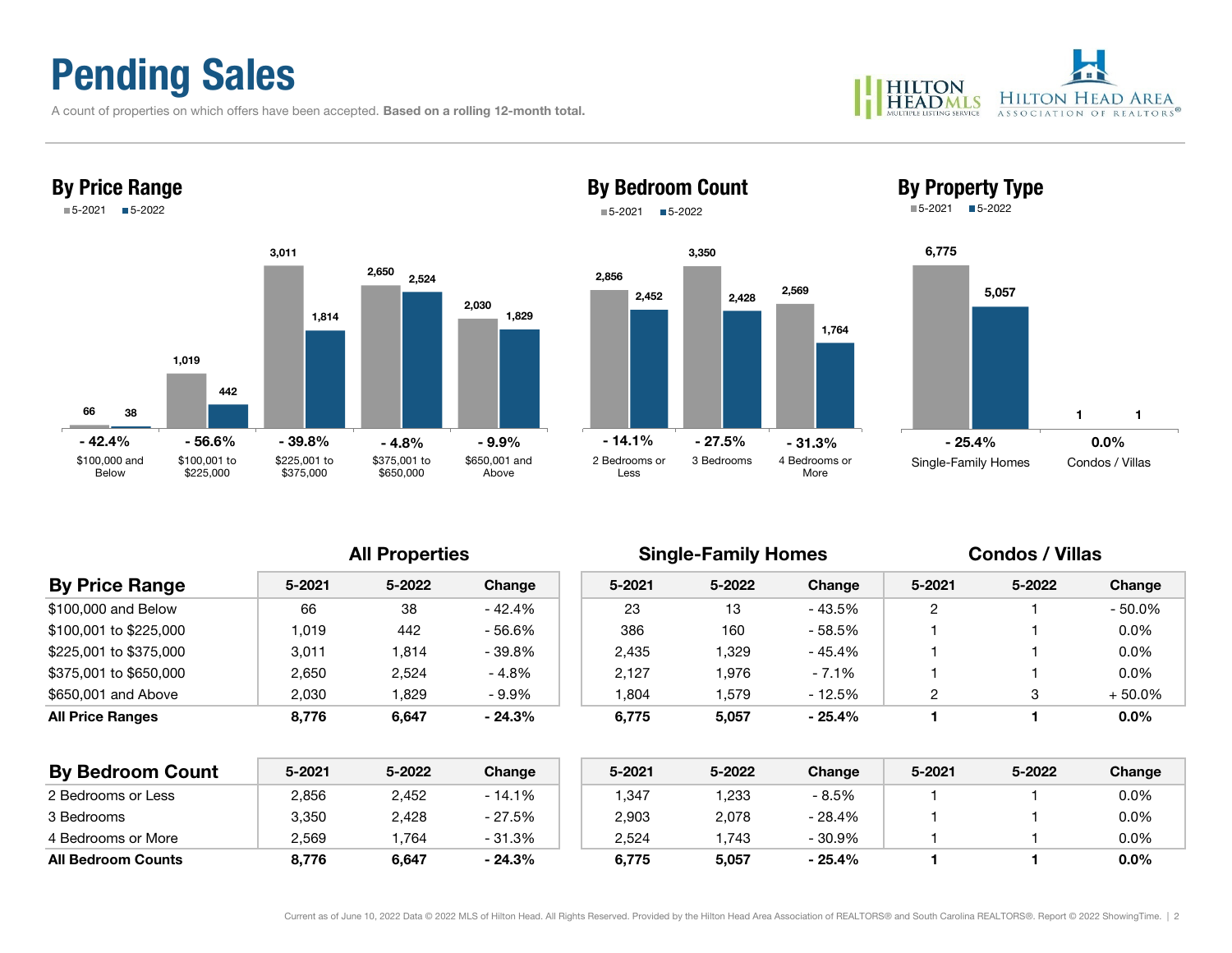# Days on Market Until Sale

 Average number of days between when a property is listed and when an offer is accepted. Based on a rolling 12-month average.





## 11512615210184 105By Bedroom Count 5-2021■5-2022





| <b>By Price Range</b>   | 5-2021 | 5-2022 | Change    | 5-2021 | 5-2022 | Change    | 5-2021 | 5-2022 |  |
|-------------------------|--------|--------|-----------|--------|--------|-----------|--------|--------|--|
| \$100,000 and Below     | 98     | 121    | $+23.5%$  | 112    | 135    | $+20.6\%$ | 89     | 112    |  |
| \$100,001 to \$225,000  | 99     |        | $-28.3%$  | 108    | 78     | $-27.1\%$ | 94     | 68     |  |
| \$225,001 to \$375,000  | 118    | 99     | $-16.1%$  | 121    | 109    | $-9.9%$   | 104    | 68     |  |
| \$375,001 to \$650,000  | 139    | 97     | $-30.2\%$ | 143    | 107    | - 24.9%   | 123    | 62     |  |
| \$650,001 and Above     | 159    | 96     | - 39.6%   | 161    | 100    | $-38.0\%$ | 138    | 74     |  |
| <b>All Price Ranges</b> | 130    | 96     | $-26.2\%$ | 137    | 105    | $-23.7\%$ | 108    | 68     |  |

| <b>By Bedroom Count</b>   | 5-2021 | 5-2022          | Change    | 5-2021 | 5-2022 | Change  | 5-2021 | 5-2022 | Change   |
|---------------------------|--------|-----------------|-----------|--------|--------|---------|--------|--------|----------|
| 2 Bedrooms or Less        | 115    | 10 <sub>1</sub> | - 12.2%   | 133    | 142    | $+6.5%$ | 101    | 68     | $-32.7%$ |
| 3 Bedrooms                | 126    | 84              | $-33.3%$  | 126    | 87     | - 31.2% | 126    | 65     | - 48.4%  |
| 4 Bedrooms or More        | 152    | 105             | - 30.9%   | 152    | 105    | - 30.7% | 155    | 104    | - 32.9%  |
| <b>All Bedroom Counts</b> | 130    | 96              | $-26.2\%$ | 137    | 105    | - 23.7% | 108    | 68     | $-37.0%$ |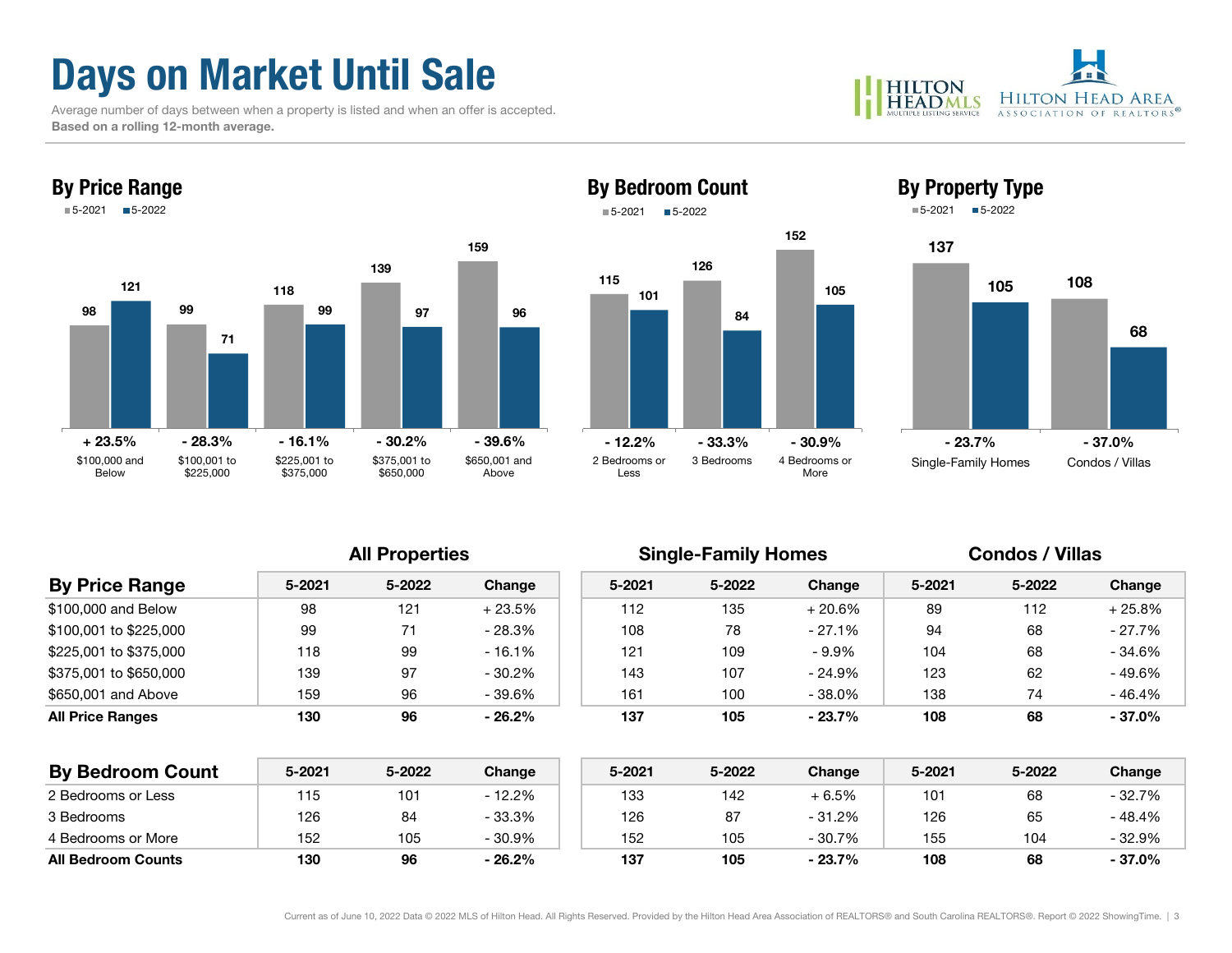## Median Sales Price

By Bedroom Count

■5-2022

5-2021

Median price point for all closed sales, not accounting for seller concessions. Based on a rolling 12-month median.





## \$384,938 **\$412,770** \$290,000 \$450,000 \$472,680 \$370,000 All Properties Single-Family Homes Condos / Villas 5-2021 5-2022  $\%$  + 27.6% + 16.9% + 16.9% + 14.5% + 27.6% + 27.6%

All Properties **Single-Family Homes** Condos / Villas

| <b>By Bedroom Count</b>   | 5-2021    | 5-2022    | Change  | 5-2021    | 5-2022    | Change  | 5-2021    | 5-2022    | Change  |
|---------------------------|-----------|-----------|---------|-----------|-----------|---------|-----------|-----------|---------|
| 2 Bedrooms or Less        | \$289.585 | \$355,000 | + 22.6% | \$311.770 | \$372,330 | + 19.4% | \$250,000 | \$329,000 | + 31.6% |
| 3 Bedrooms                | \$390,000 | \$461.365 | + 18.3% | \$385,415 | \$450,000 | + 16.8% | \$425,000 | \$541,000 | + 27.3% |
| 4 Bedrooms or More        | \$660,000 | \$764.700 | + 15.9% | \$655,000 | \$762,750 | + 16.5% | \$715,000 | \$852,000 | - 19.2% |
| <b>All Bedroom Counts</b> | \$384.938 | \$450,000 | + 16.9% | \$412,770 | \$472,680 | + 14.5% | \$290,000 | \$370,000 | + 27.6% |

By Property Type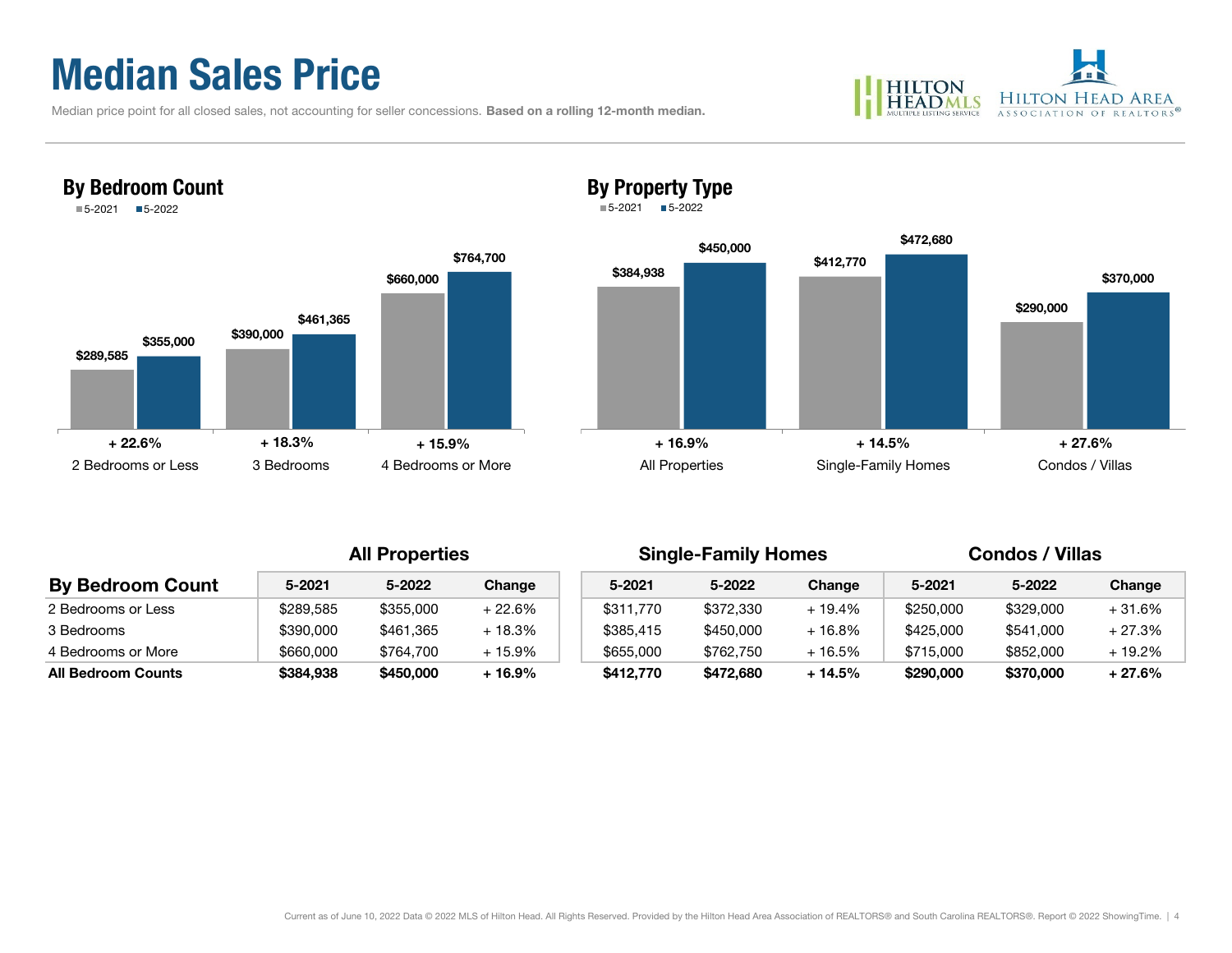## Percent of List Price Received

 Percentage found when dividing a property's sales price by its last list price, then taking the average for all properties sold, not accounting for seller concessions. Based on a rolling 12-month average.





### By Price Range

100.5%By Bedroom Count 5-2021■5-2022





5-2021 5-2022



| <b>By Price Range</b>   | 5-2021        | 5-2022 | Change   | $5 - 2021$    | 5-2022 | Change   | 5-2021        | 5-2022 | Change   |
|-------------------------|---------------|--------|----------|---------------|--------|----------|---------------|--------|----------|
| \$100,000 and Below     | 94.6%         | 93.0%  | - 1.7%   | 92.9%         | 92.4%  | $-0.5\%$ | 95.2%         | 90.2%  | - 9.8%   |
| \$100,001 to \$225,000  | 97.5%         | 98.6%  | $+1.1%$  | 97.8%         | 97.7%  | $-0.1\%$ | 98.5%         | 101.6% | $+3.1\%$ |
| \$225,001 to \$375,000  | 98.7%         | 100.3% | $+1.6%$  | 98.9%         | 100.6% | $+1.7%$  | 101.4%        | 102.6% | $+1.2%$  |
| \$375,001 to \$650,000  | 98.7%         | 100.5% | $+1.8%$  | 98.7%         | 100.5% | $+1.8%$  | 101.9%        | 101.9% | $0.0\%$  |
| \$650,001 and Above     | 96.7%         | 99.4%  | + 2.8%   | 96.6%         | 99.1%  | $+2.6%$  | 100.0%        | 104.2% | + 4.2%   |
| <b>All Price Ranges</b> | 98.0%         | 100.0% | $+2.0\%$ | 98.1%         | 100.0% | $+1.9%$  | 100.4%        | 102.5% | $+2.1%$  |
| <b>Dy Padroom Count</b> | <b>E 2021</b> | פפחפ ה | Chongo   | <b>E 2021</b> | פפחפ ה | Channa   | <b>E 2021</b> | ממחה ב | Change   |

| <b>By Bedroom Count</b>   | 5-2021 | 5-2022 | Change          | 5-2021 | 5-2022 | Change | 5-2021 | 5-2022 | Change   |
|---------------------------|--------|--------|-----------------|--------|--------|--------|--------|--------|----------|
| 2 Bedrooms or Less        | 98.8%  | 100.5% | + 1.7%          | 100.3% | 101.4% | + 1.1% | 100.3% | 101.9% | $-1.6\%$ |
| 3 Bedrooms                | 98.0%  | 100.2% | $-2.2\%$        | 98.1%  | 100.1% | + 2.0% | 100.8% | 104.2% | + 3.4%   |
| 4 Bedrooms or More        | 97.2%  | 99.0%  | $^{\prime}.9\%$ | 97.2%  | 99.0%  | + 1.9% | 100.2% | 103.0% | + 2.8%   |
| <b>All Bedroom Counts</b> | 98.0%  | 100.0% | + 2.0%          | 98.1%  | 100.0% | + 1.9% | 100.4% | 102.5% | $+2.1%$  |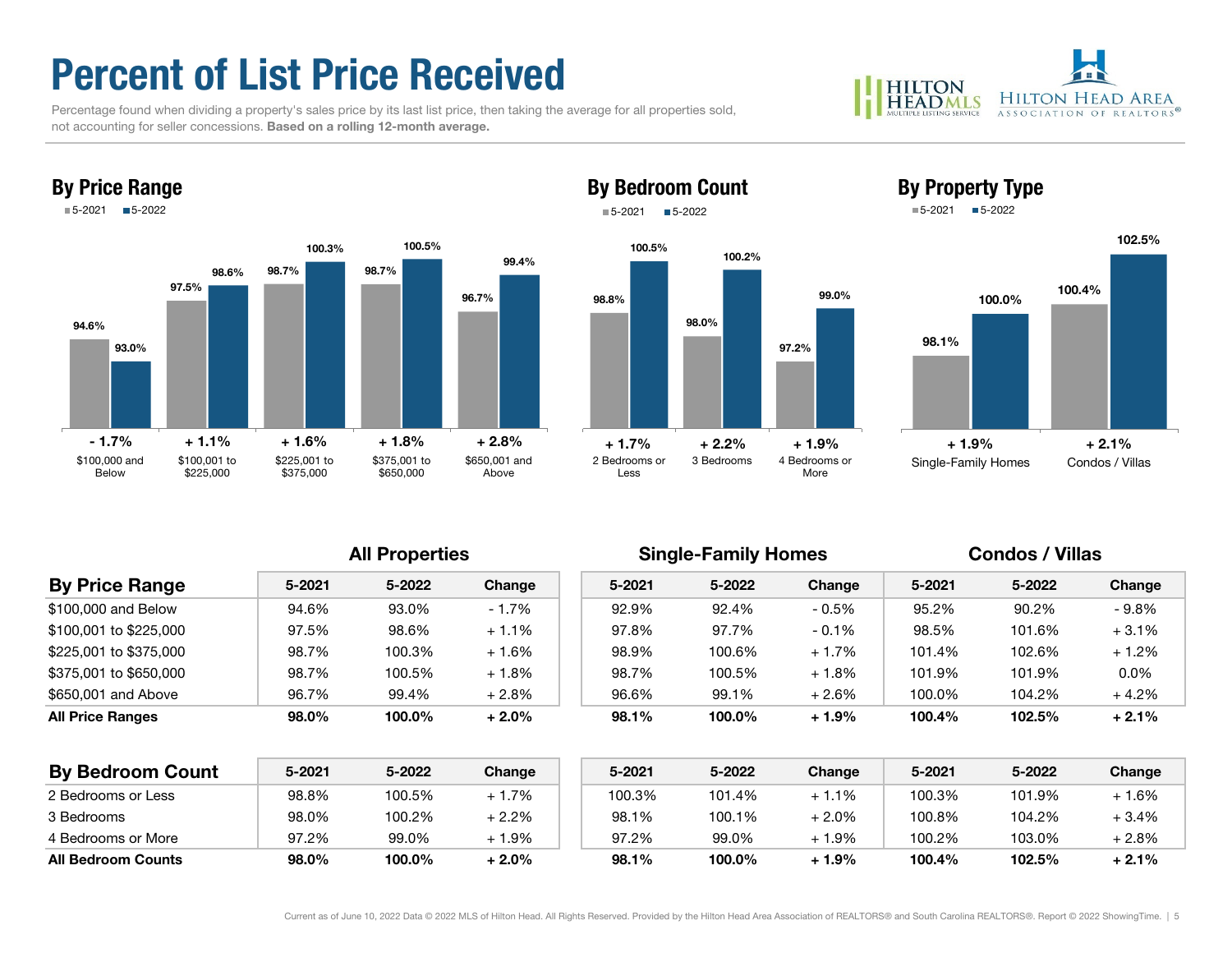## Inventory of Homes for Sale

 The number of properties available for sale in active status at the end of the most recent month. Based on one month of activity.









| <b>By Price Range</b>   | 5-2021 | 5-2022 | Change   | $5 - 2021$ | 5-2022 | Change    | 5-2021 | 5-2022 | Change   |
|-------------------------|--------|--------|----------|------------|--------|-----------|--------|--------|----------|
| \$100,000 and Below     | 14     | 10     | - 28.6%  | 6          |        | $+16.7\%$ | 8      | 3      | $-62.5%$ |
| \$100.001 to \$225.000  | 76     | 29     | - 61.8%  | 34         | 15     | - 55.9%   | 42     | 14     | $-66.7%$ |
| \$225.001 to \$375.000  | 138    | 107    | - 22.5%  | 96         | 65     | - 32.3%   | 42     | 42     | $0.0\%$  |
| \$375.001 to \$650.000  | 173    | 198    | $+14.5%$ | 135        | 146    | $+8.1%$   | 38     | 52     | $+36.8%$ |
| \$650,001 and Above     | 260    | 379    | + 45.8%  | 230        | 323    | $+40.4%$  | 30     | 56     | $+86.7%$ |
| <b>All Price Ranges</b> | 661    | 723    | $+9.4%$  | 501        | 556    | $+11.0%$  | 160    | 167    | $+4.4%$  |
|                         |        |        |          |            |        |           |        |        |          |

| <b>By Bedroom Count</b>   | 5-2021 | 5-2022 | Change  | 5-2021 | 5-2022 | Change   | 5-2021 | 5-2022 | Change  |
|---------------------------|--------|--------|---------|--------|--------|----------|--------|--------|---------|
| 2 Bedrooms or Less        | 189    | 188    | $-0.5%$ | 74     | 62     | $-16.2%$ | 115    | 126    | - 9.6%  |
| 3 Bedrooms                | 234    | 227    | $-3.0%$ | 194    | 189    | $-2.6%$  | 40     | 38     | $-5.0%$ |
| 4 Bedrooms or More        | 235    | 305    | + 29.8% | 230    | 302    | + 31.3%  |        |        | - 40.0% |
| <b>All Bedroom Counts</b> | 661    | 723    | $9.4\%$ | 501    | 556    | + 11.0%  | 160    | 167    | + 4.4%  |